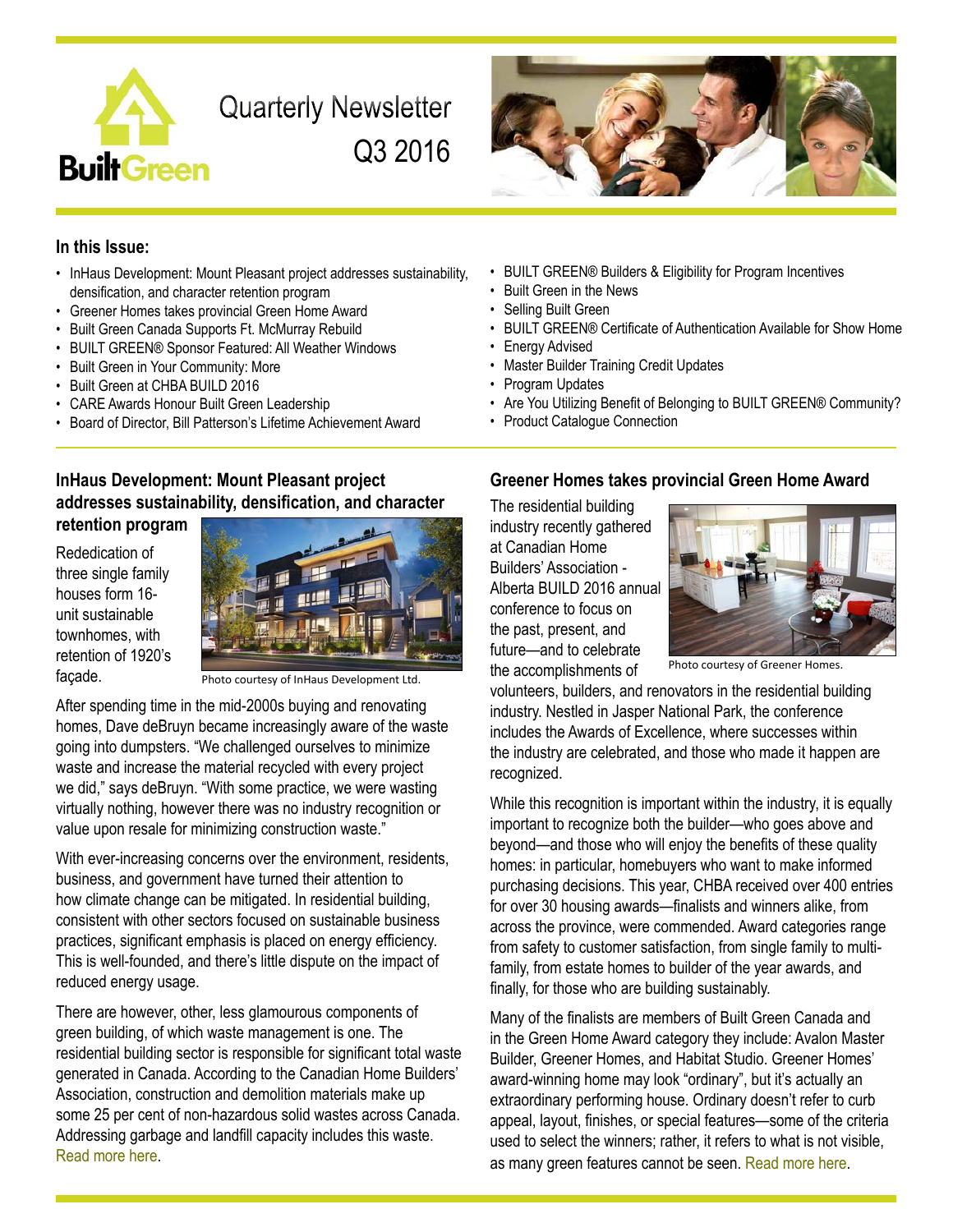# **Built Green Canada Supports Ft. McMurray Rebuild**

In light of the unimaginable destruction of the Ft. McMurray wildfires and subsequent flooding that has left thousands of Albertans displaced, Built Green Canada is working to support the Regional Municipality of Wood Buffalo's (RMWB) rebuilding efforts.

While the rebuild has been of paramount concern since the earliest days of recovery, a thoughtful, deliberate approach is required to progress this construction. With the barrage of challenges and opportunities facing RMWB, Built Green Canada has been monitoring the situation to find an appropriate time to extend our support. On the heels of the municipality issuing its first rebuilding permit, Built Green Canada is offering financial support to those who want to integrate green features into their builds: all residential builders on the RMWB Registry will receive a 50 per cent discount on their [membership fees](http://www.builtgreencanada.ca/become-a-member) with Built Green Canada, as well as a full financial waiver for home certification fees for projects going through the [BUILT GREEN® Single Family](http://www.builtgreencanada.ca/single-family)  [program](http://www.builtgreencanada.ca/single-family) as part of the rebuild. This will remain in effect through 2017 to help relieve the financial burden on both builders and homeowners.

"Alberta's residential building industry has historically shown and continues to show—tremendous environmental leadership," says Built Green Canada Executive Director Jenifer Christenson. "With a spotlight on Ft. McMurray's rebuilding efforts, there is an opportunity to showcase the good work happening in sustainable development, while the Municipality, trades, and organizations like Built Green Canada come together to rebuild and strengthen this community." [Read more here](http://builtgreencanada.ca/built-green-canada-supports-ft-mcmurray-rebuild?id=1456)

### **BUILT GREEN® Sponsor Featured: All Weather Windows**

All Weather Windows is Canada's largest privately owned window and door manufacturer—they're also both a BUILT GREEN® Product Catalogue contributor and a BUILT GREEN® Bronze level sponsor, showing tremendous commitment to sustainable development.



Photo of Horizon 7100 series courtesy of All Weather Windows.

For the first time, building code (9.36) directly addresses energy. High energy efficient products like those at All Weather Windows are key to builder's success in meeting and exceeding code. See their BUILT GREEN® Approved products—and how they earn our builders checklist points—

### here:<http://builtgreencanada.ca/all-weather-windows>

The latest addition to All Weather Windows' award-winning lineup of beautiful, durable and energy efficient windows is the Horizon 7100 series, which brings a new level of customization to both slider and single hung window units. [Read more here](http://builtgreencanada.ca/built-green-sponsor-featured-all-weather-windows?id=1456).

# **Built Green in Your Community**

**Built Green at Canadian Home Builders' Association – Alberta BUILD 2016**

September 15 – 18 saw industry from across the province convene in Jasper National Park for BUILD 2016, which included the Alberta Awards of Excellence in Housing. These awards celebrate excellence and the very best in new homes, home renovations, community development, green homes, and marketing awards Finalists and winner alike were all recognized for top honours at the housing awards.



Jenifer Christenson, Executive Director awards Green Home Award to Dave Wolfe, Greener Homes.

Executive Director Jenifer Christenson was thrilled to be in attendance and

watch BUILT GREEN® builder members being recognized, while awarding the Green Home Award. These included:

- Albi Homes, Single Family: \$475,000 \$525,000
- Brookfield Residential, Community Development
- Christenson Group of Companies, Multi-family Apartment: \$350,000 - \$500,000
- Douglas Homes, Medium Volume Builder of the Year
- Empire Custom Homes, Multi-family Luxury Over \$500,000
- Greener Homes, Green Home Award
- Habitat Studio, Estate Home Over \$1,500,000
- Mattamy Homes, Single Family: \$340,000 \$380,000

### **Updates from Built Green Canada @ BUILD 2016**

We also had the opportunity to report on the organization's continued growth, 9.36 requiring higher efficiency in housing and how BUILT GREEN® programs are complementary and offer a competitive advantage, government's increasing focus on the environmental agenda, the rising demand for sustainable builds as evidenced by the Canadian Home Buyer Preference National Study, and more.

Beyond this, our message was about industry's readiness for sustainable build demands. Built Green Canada is increasingly

receiving requests for permission to include our tools and materials into the curriculum at colleges and universities; we're receiving requests for our participation in career days at high schools and junior highs. And, we've been presented to grade one students who are surprisingly knowledgeable about sustainability.

Simply: let's keep up with the homebuyers of today and tomorrow.



Built Green Canada at **BUILD 2016.**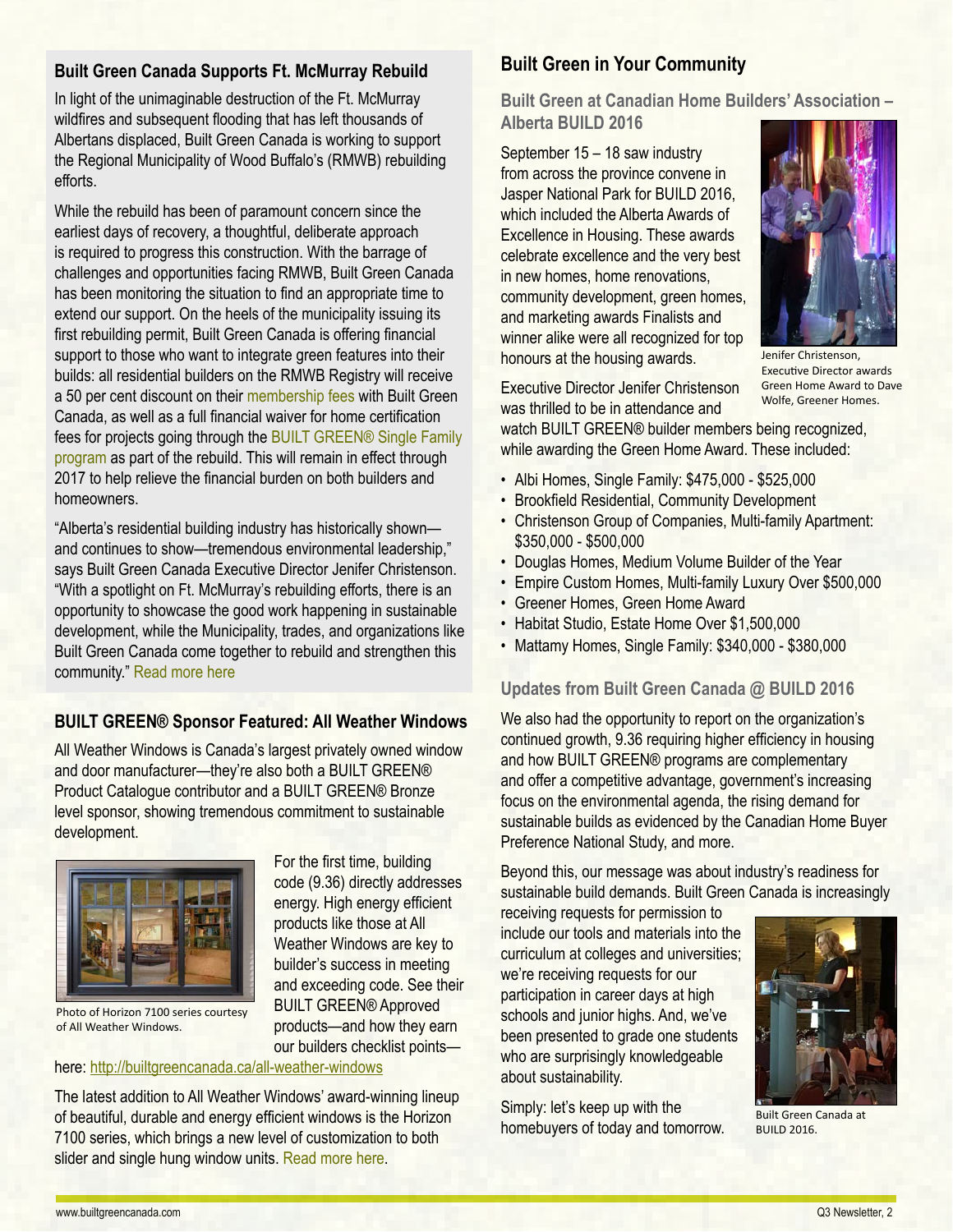#### **CARE Awards Recognizes Built Green Leadership**

The 2016 Construction Achievements and Renovations of Excellence (CARE) Awards saw more than 300 builders, designers and renovators of the [Victoria Residential Builders Association](http://www.vrba.ca/) turn out to the Fairmont Empress Hotel in Victoria to celebrate innovative home design.



2016 CARE Awards BUILT GREEN® Leadership recipients, from left to right: John Sercombe, Limona Group; Doug Larson, Limona Group; Chad Bryden, Verity Construction (seated); Mike Dalton, Città Group; Mike Baier, Limona Group (seated); Tim Schauerte, Chair, 2016 CARE Awards. Missing: Bill Patterson, Città Group.

This included the prestigious Built Green Leadership award that was awarded to Città Group, Limona Group, and Verity Construction recognizing their pioneering roles in affordable, energyefficient subdivisions. Bravo to these market leaders and to VRBA for recognizing these progressive builders.

### **Board of Director, Bill Patterson's Lifetime Achievement Award**

A highlight of the evening was the Lifetime Achievement Award given to Bill Patterson of [Città Group](http://builtgreencanada.ca/citta-group-construction?id=727) for his "strong contributions to heritage preservation and creating affordable, sustainable housing." Mr. Patterson is a long-

term director of Built Green Canada. Huge kudos for his leadership and commitment to sustainability. Honoured to have Bill Patterson on our Board of Directors and thankful for this his wisdom and being an astute business person. Once again, congratulations.

# **Built Green Visit to Victoria Island**

Built Green Canada was on Victoria Island July 5 and 6 for a series of scheduled meetings, which included an onsite open house. Meeting with long-standing supporters of our programs as well as newer builders who are still learning about us was invaluable. The opportunity to say thank you, in-person, to all those who



From L to R: Stuart, Damon, Jacques & Dave from NZ Builders.

are progressing sustainable building was important, and we were grateful for the time folks spent with us, as we were able to address your needs, clarify misinformation, and provide updates.

The open house was held at BUILT GREEN® member [NZ Builders](http://builtgreencanada.ca/nz-builders-ltd?id=727)' build in progress. For this build, they were creating a continuous wrap of insulation around the entire building for a durable, energy efficient, thermally comfortable home. The build is a standard wood frame construction with a twist—the bulk of the insulation is on the exterior of the structure, EPS under the slab and footings, Roxul exterior of the wall sheathing, and Polyiso exterior of the roof sheathing. Two notable additions to the insulation is a highly effective air barrier and the elimination of all thermal bridging to the exterior. Big thank you to NZ Builders.

#### **Checklist Management Systems**

While we were in Victoria, we also learned about Horizon Pacific Contracting's system for checklist management: a system that breaks down the checklist based on trades and suppliers with associated checklist items included for each. The system enables streamlined processes and improved channels of communication for greater operational efficiencies.



Nicole with their BUILT GREEN® binders keeping their system intact.

**Habitat for Humanity Edmonton Dedicates BUILT GREEN® Six-plex at Largest Habitat Build in Canadian History**

September 23 marked the dedication of another six-plex at Neufeld Landing, leaving only one nine-plex to complete for this project. Neufeld Landing is [Habitat for Humanity Edmonton's](http://builtgreencanada.ca/habitat-for-humanity-edmonton?id=723) largest build to-date, and the largest Habitat development in

Canadian history with all homes BUILT GREEN® certified, which when completed will be home to 64 families.



Photo courtesy of Habitat for Humanity Edmonton.

### **Habitat for Humanity Announces 2017 Jimmy & Rosalynn Carter Work Project in Edmonton & Winnipeg**

On October 10th, Habitat for Humanity's 34th Jimmy & Rosalynn Carter Work Project announced it will take place July 9-14, 2017 in Canada. Volunteers will work alongside future Habitat homeowners and build 150 homes in celebration of Canada's 150th anniversary. The project will take place in several cities across the country, with President and Mrs. Carter focusing their efforts in Edmonton, Alberta, and in Winnipeg, Manitoba.

**House built entirely of ICF Material—aiming for Platinum in West Vancouver**

Thermal imaging camera is being used here to identify areas of air leakage and thermal bridges, while Alex Barbachkov from [Total](www.totalproject.ca) Construction uses a can of red spray paint to mark each spot as a guide for workers who will follow the thermal inspection with sealer and repairs.



Alex from Total Construction at build in progress.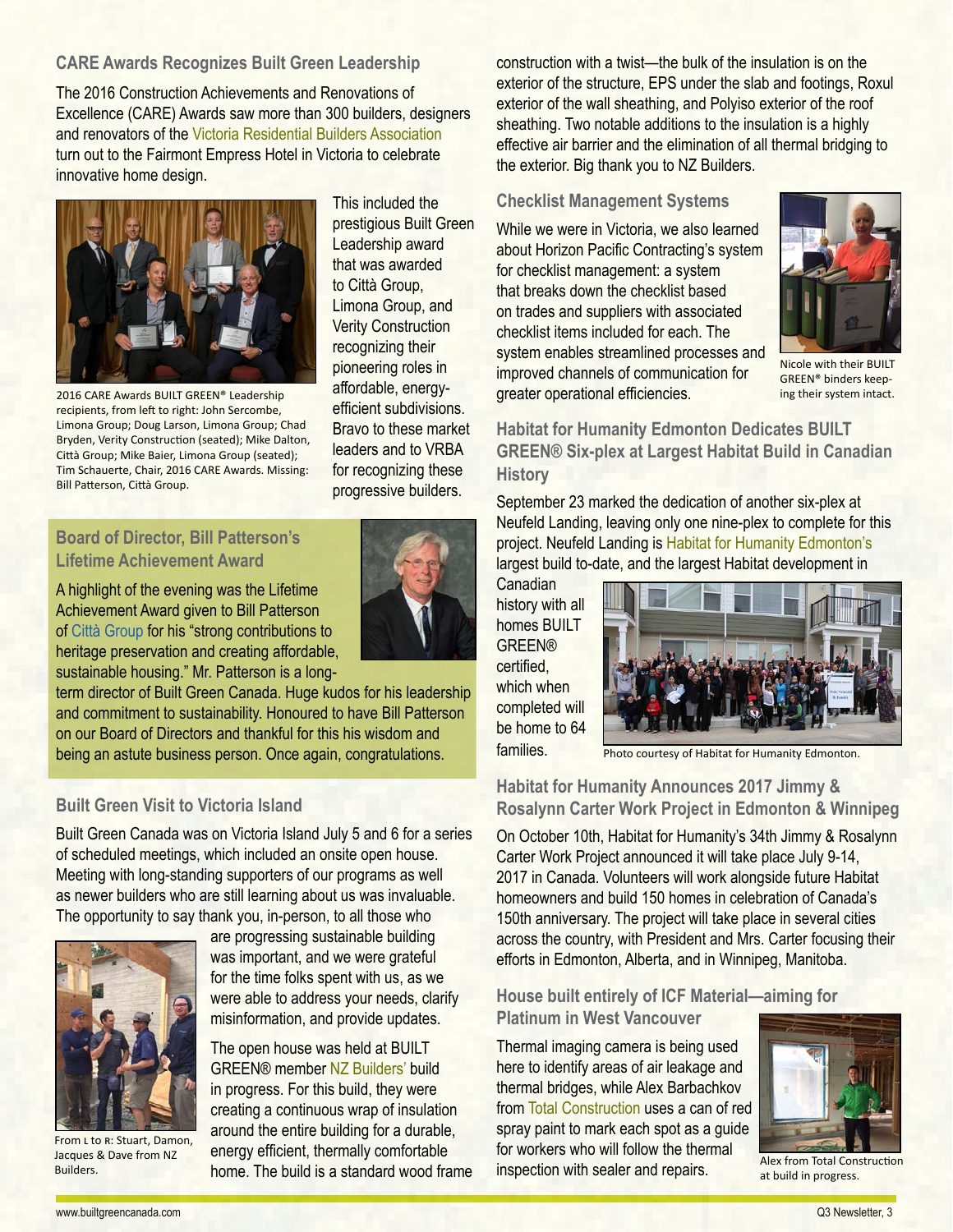# **FortisBC's New Home Program—BUILT GREEN® Builders & Eligibility**

BUILT GREEN® builders labelling under BUILT GREEN® whose projects meet the New Home Standard and are natural gas heated homes and electrically-heated homes in the FortisBC electric service territory, will be eligible for the FortisBC incentives.

For more information: [www.fortisbc.com/newhome](http://www.fortisbc.com/newhome)

Built Green Canada Toll Free: 1.855.485.0920 New Home Program Toll Free: 1.855.888.4633

# **Manitoba Hydro's Power Smart for New Homes and Built Green**

BUILT GREEN® builders labelling under BUILT GREEN® whose projects meet [Manitoba Hydro's Power Smart for New Homes'](https://www.hydro.mb.ca/your_home/new_homes/) technical requirements, through the prescriptive or performance path, may be eligible for financial incentives offered through Manitoba Hydro. Power Smart for New Homes offers design and energy modelling incentives to encourage builders to construct homes at least 20 per cent more energy efficient than new, comparable homes—including covering the blower door test cost.

### **Built Green in the News**

Over the third quarter of 2016, related media coverage was picked up by a number of outlets, including Calgary Herald (x2), Sustainable Bix Canada, Press Reader, Business Examiner Vancouver Island, Victoria Times Colonist, BC Building Info (x2), BC Hydro Conservation News, Construction Links, Canada News, Decentralized Energy Canada mag, Canadian Contractor, Yahoo Biz and Yahoo Finance, Press Enterprise, Okanagan Life, Industry Visions, Construction Canada, NOR-ON Supply E-News, The Green Link, NEW Homes & Condos Edmonton (x3), Kijiji, Craigslist, Marketwired, Search Engine placement— Google, Yahoo!, Financial Buzz, The Canadian Business Journal, Reputation.ca, and more. Select CHBA affiliates and key stakeholders have posted Built Green-supplied content onto their website—thank you to CHBA Calgary Region and Horizon Contracting.

### **Selling Built Green**

Whether you have your own sales staff or have contacted a realtor, be sure they're communicating the benefits of Built Green and taking the opportunity to educate on individual green features and their value. We have marketing materials to educate—make sure these are in your marketing/sales people's hands.

### **My House Focuses on the Benefits of BUILT GREEN® Certified Home – Video**

For anyone looking for a video to convey the benefits of a BUILT GREEN® home, check out this excellent "My House Design Build Team: My House Education – Built Green" video: <www.youtube.com/watch?v=zLcTW7bMYM4>

# **Energy Advised**

*Gael Cooper, Tierra Diosa*

With building code changes and the increased emphasis on sustainable building, of which energy efficiency is a key component, the role of an Energy Advisor (EA) has become ever



more important. Experts in energy efficiency, they're licensed by Natural Resources Canada to deliver the EnerGuide Rating Service.

These folks have honed strong energy advising skills through years of related practice, and their role is invaluable in sustainable building practices. Our programs are fortunate to work with very knowledgeable, experienced Energy Advisors. We encourage you to fully utilize these folks in your builds; they have so much to offer you and your customers.

Gael Cooper is a seasoned environmental building consultant who's been working in the residential housing industry since 2004. As Principal at Tierra Diosa, her mission is to remove any barriers that hamper the adoption of environmental building practices. This is evidenced by her motto "environmental building can be easy, let us show you how" alongside countless recommendations:

"Your company is by far the best [company] that I have ever dealt with in terms of customer service. Your follow through is outstanding and you are never "too busy" to listen or to help in any way so we as a homebuilder can accomplish our goals and meet our customer's needs. I always appreciate the wonderful service that you provide now and in the future". More here: <http://tierradiosa.com/>

Working with consumers, builders, and renovators, the company is driven by two key areas: improved comprehension of the programs available in the marketplace and providing assistance with obtaining rebates for environmentally responsible projects.

They have a team of licensed Energy Advisors who will share the commitment to service. Services include EnerGuide Rating New Home labelling, EnerGuide Pre-Evaluation, house plan benchmarking, house plan modelling, blower door testing, builder envelope consulting, builder mentoring, air quality investigation, training etc.

#### On Giving Back:

Tierra Diosa has given back to a number of causes including Plan Canada, Habitat for Humanity, Centre for Newcomers, and her most recent contribution to those effected by the Ft. McMurray wildfires. Gael will work with Energy Advisors involved in the rebuilding efforts and donate the EnerGuide label and report free-of-charge.

For a list of Energy Advisors in your area please contact the Built Green Canada office.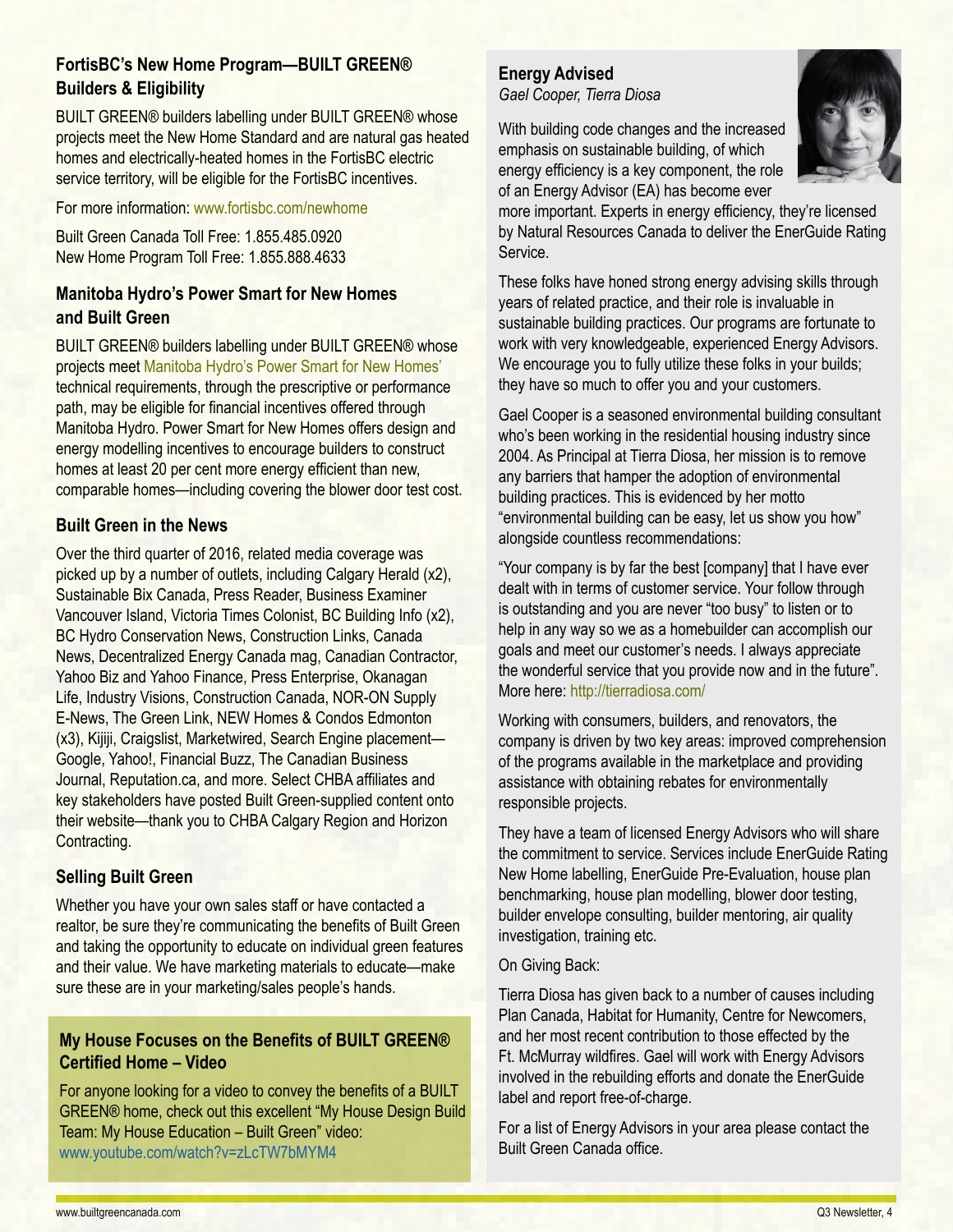# **PROGRAM UPDATES**

# **Master Builder Training Credit Updates**

Professional Home Builders Institute will accept BUILT GREEN® Program Fundamentals online module, as well as Construction Technology Modules for Master Builder Training credits. More information on these modules here:

<www.builtgreencanada.ca/built-green-training>

# **EnerGuide v.15 & Built Green**

As previously communicated, Built Green Canada is updating our requirements to reflect the needs of industry. Our timelines are based on industry consultation and intended to support those set out by Natural Resources Canada and the new building code.

Based on recent feedback from industry and discussion with NRCan, we will be extending the transition period through March 31, 2017. As of April 1, 2017 only HOT2000 v.11 and the ERS v.15 (GJ/year) will be used for certification with Built Green Canada.

*Whether using Hot2000 v.10.51 or ideally v.11, our interest is in the energy requirements of the reference house as defined by 9.36.5 building code*.

For those using ERS v.15, the energy requirement for each BUILT GREEN® certification level is based on the percent lower than reference house (% LTRH). In other words, the ERS v.15 rating must meet the required percent lower than the corresponding ERS v.15 reference house.

Note: The % LTRH lower than reference house marks a change in the language we were previously using—percentage improvement—as it is a convenient metric that can clearly communicate to all interested parties, and it aligns with other key stakeholders. For the purposes of public communications the % LTRH targets can be described as "X percent better than the national building code". And specifically, "X percent better than the energy performance required by the national building code".

- Bronze certification: house rating meets the energy requirements of 9.36 reference house and earns 25 points.
- Silver certification: house rating is 10% lower than reference house and earns 30 points.
- Gold certification: house rating is 20% lower than reference house and earns 35 points.
- Platinum certification: house rating is 30% lower than reference house and earns 40 points.

The 2016 Single Family checklist for ERS v.15 includes space to input the ERS v.15 "As Built" house rating and the ERS v.15 "Reference House" rating and from there, the checklist will calculate the percentage lower than reference house.

\*\* Your percentage will vary from your ERS label as Built Green removes the electric baseloads from both the "As Built" house rating and the "Reference House" rating to ensure that your home's energy improvements are not affected by your electric baseloads, which are constant through all homes and cannot be improved upon.

It should also be noted that based on ongoing energy modelling work, the platinum requirements have been updated from 25% to 30%. This is, in part, due to the 0 – 100 EnerGuide rating scale not converting perfectly to the new EnerGuide Rating System v.15 (GJ/year rating scale).

To wrap up, here is what you need to know about the ERS versions and BUILT GREEN® home certification:

- For the EnerGuide portion of BUILT GREEN® Single Family certification, you may use either the new or old EnerGuide system up until March 31, 2017—we have 2016 checklists for both ERS versions (identical checklists, other than ERS).
- The 2017 BUILT GREEN® Single Family Checklist will be coming out shortly—it uses ERS v.15 only and can be used January 1, 2017 onwards. Note: minimal updates have been made to the 2017 checklist from the 2016 checklist.

### **2017 Checklist Updates**

We are finalizing our 2017 checklists, and these will be sent out during the Fourth Quarter. A reminder that the 2017 Single Family and High Density Checklists are effective on January 1, 2017; however, builders may elect to use the 2016 Checklist versions to enrol projects up to and including March 31, 2017.

### **Renovation Program: Trials Encouraged**

The program soft launched earlier this year and is currently in trials. We would like to encourage those who work in the renovation market to consider test piloting this.

For simplicity, we have created three renovation types: whole house (75% or more), renovation (40 - 70%), and small home improvements (less than 40% and/or bathroom, or kitchen, or basement).

Each of these maintains the same seven categories, consistent with our Single Family and High Density (HD) programs.

# **BUILT GREEN® Certificate of Authentication Available for Your Show Home or Sales Center**

Showcase your BUILT GREEN® home by proudly displaying

the authentication of your third-party certification in a highly visible location, like a show home or sales center.



Contact our office with project details, and we're happy to send this off to you.

# **Are You Utilizing the Full Benefit of Belonging to the BUILT GREEN® Community?**

Whether an active BUILT GREEN® member or new and learning about how Built Green sets you apart, we encourage you to familiarize yourself with the Membership Package, including our *Marketing Toolkit and the consumer-focused tools found there*, which will assist you in in strengthening the benefits you receive for building to BUILT GREEN® certification and provide tools to assist you in your sales and marketing efforts.